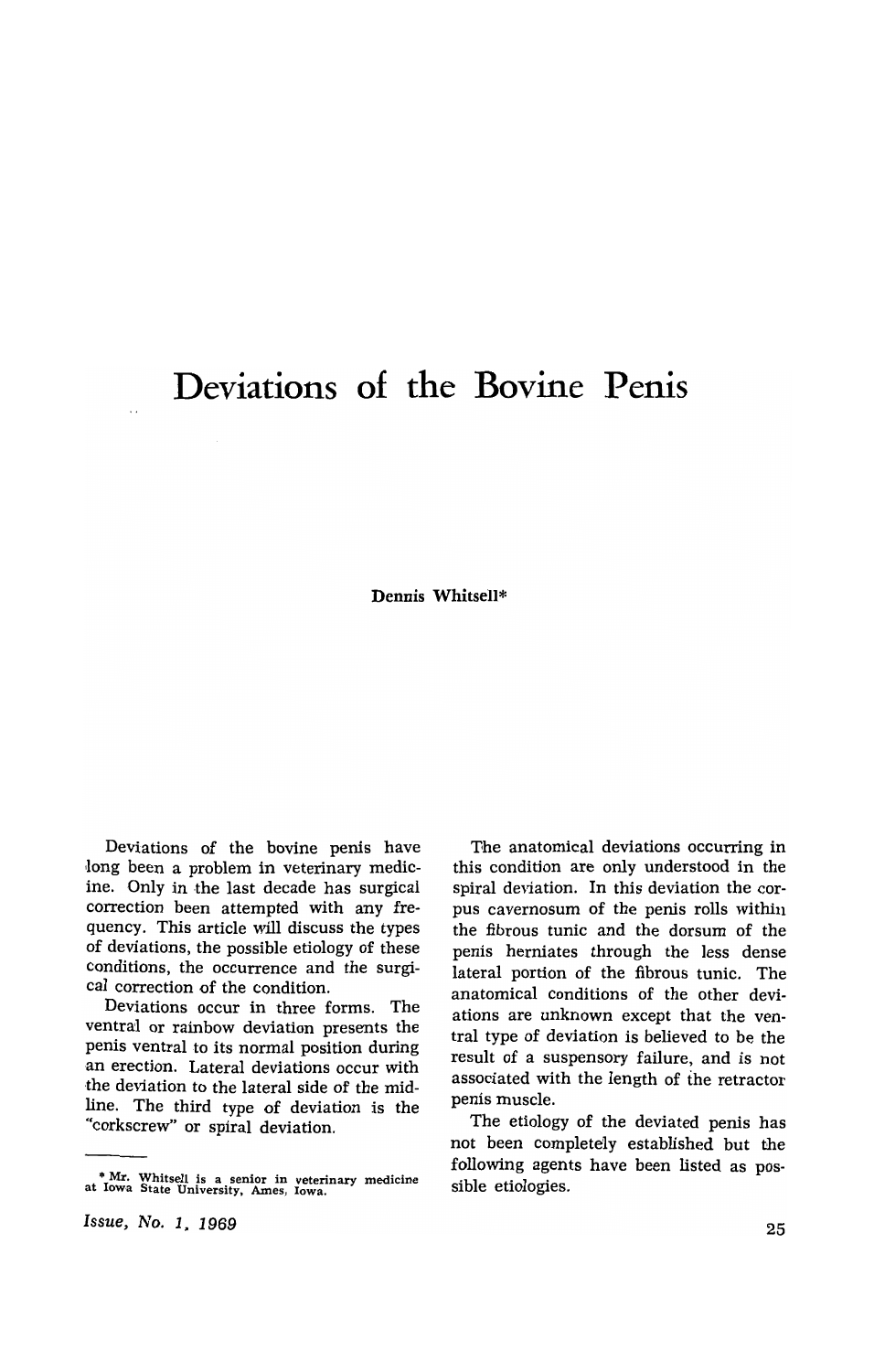- $Trauma$  Some people insist that this is a very important agent while others feel it is only a minimal factor. "There is a tendency to ascribe this condition (deviation of the penis) to trauma. . . with possible bruising, laceration, or haematoma formation and subsequent unilateral fibrosis."!
- $Comgenital$  This factor is supported by the fact that some affected bulls have a common sire or originate from the same herd. Little data has been accumulated to prove or disprove the possibility of this being an inheritable factor. But since this condition occurs predominantly in polled bulls, since it has been observed in bulls without any history of trauma, and since some affected bulls have a common sire or originate from the same herd, there is ample reason to believe that this condition is inheritable.
- $M$ anagement  $-$  Is considered since affected bulls sometimes originate from the same herd but have different sires.
- Hormonal Due to an absence of or an improper balancing of hormones. This could lead to certain anatomical variations or weakness that would make a bull's penis more susceptible to deviations. Since the growth of the penis is completed by 18 months this hormonal condition would be linked to a hereditary factor.

Through the years 1966 and 1967, approximate1y twelve cases of penis deviations were treated at Stange Memorial Clinic. In only 17 percent of these cases was trauma suspected in the history, while in 83 percent of the cases no trauma was reported to have occurred.

As I have previously stated, polled bulls appear to have more deviations than horned bulls. During the years 1966 and 1967, approximately 75 percent of the bulls with a deviated penis presented to the Veterinary Clinic were polled.

The average age of bulls presented to the Clinic was three years. The distribution of twelve cases presented to the Clinic during 1966 and 1967 is shown in Graph I.



Dr. D. F. Walker of Auburn was one of the first veterinarians to develop a surgical procedure to correct the deviated penis. His surgical procedure4 was especially designed to correct the spiral deviations. He accomplished this by promoting adhesions between the fibrous tunic and the tunica thus preventing rotation of the corpus cavernosa within the fibrous tunic.

Dr. Walker performs his surgery without tranquilizing the bull. The only anesthesia used is procaine which is infiltrated ·through the dorsum of the penis on the incision line. The penis is withdrawn and a seven inch long incision is made on the dorsum of the penis from a half inch from the cranial tip to a point two inches cranial to the attachment of the prepuce. This incision will pass through the mucous membrane and connective tissue to expose the fibrous tunic. The fibrous tunic is isolated by reflecting it around the margins of the incision. An incision is made on the midline of the dorsal ligament and extends one half inch from the tip of the corpus cavernosum penis and extends caudally to where the dorsal ligament is firmly attached. Two longitudinal strips, six inches long and one-eighth Inch wide, are incised from the dorsal ligament but the caudai attachment is left intact. The slit in the dorsal ligament that remains is closed with No. 1 chromic gut. One of these strips of ligament is passed through the dosal liga-

*Iowa State University Veterinarian*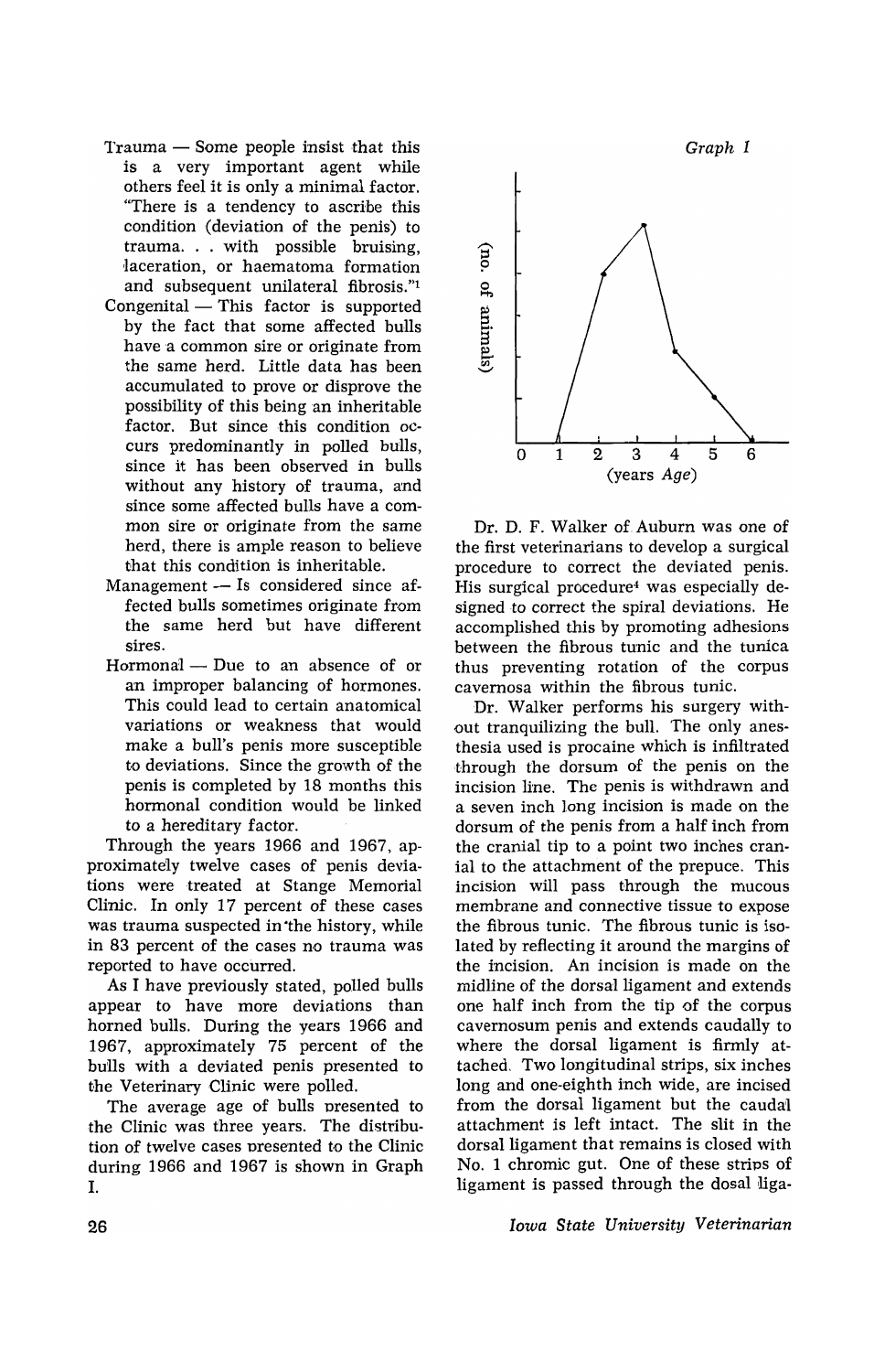

Illustration of technique used at Iowa State to correct a deviated penis.

**Issue, No. 1, 1969** 27